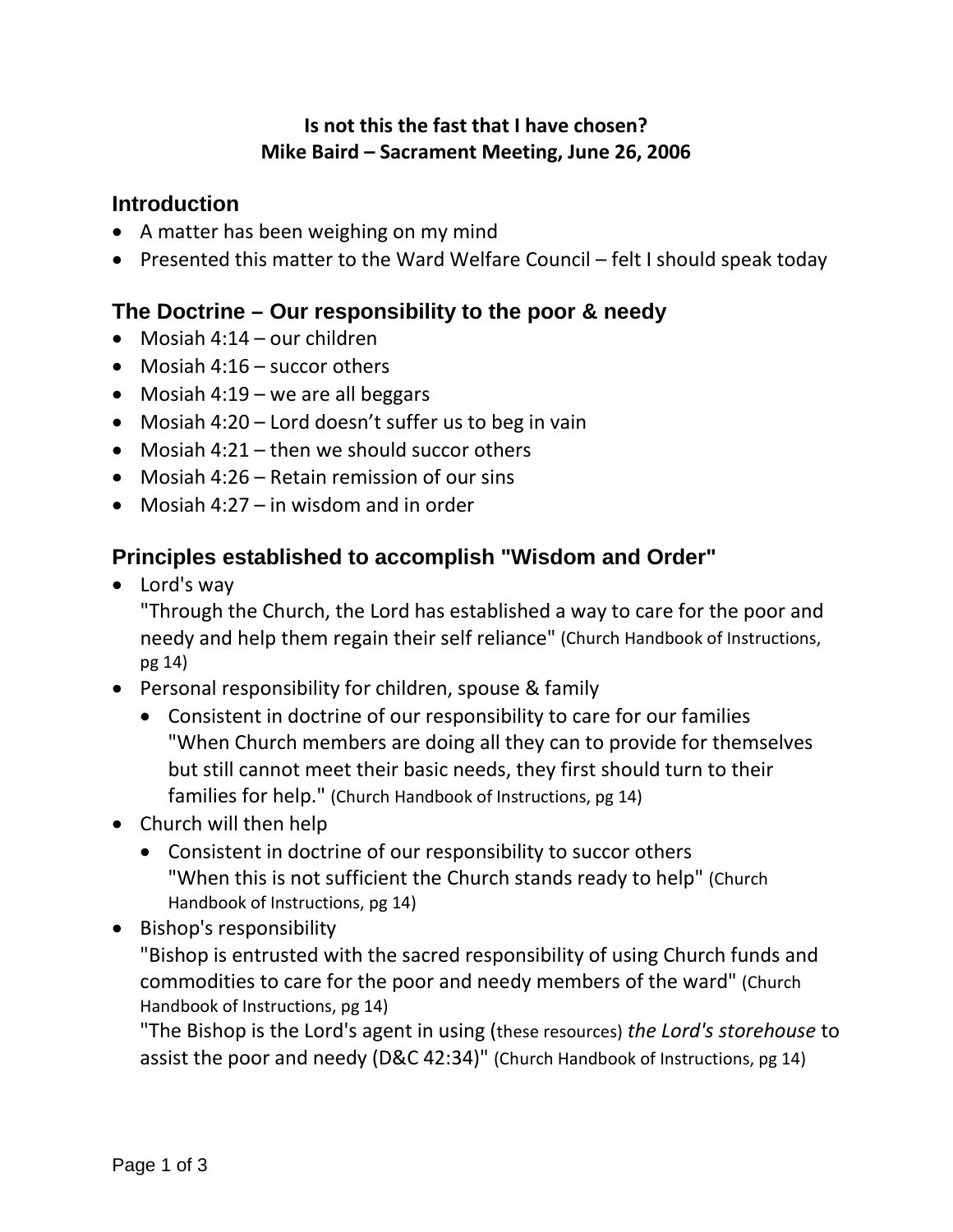## **Wisdom & Order – Lord's Storehouse**

"The Lord's storehouse includes the time, talents, skills, compassion, consecrated materials and financial resources of faithful Church members" (Church Handbook of Instructions, pg 15)

- Fast Offerings
- Other Ward Resources
- Other Church Welfare resources

#### *Other Church Welfare resources*

- Bishop's storehouse
- Deseret Industries
- LDS Employment Services
- LDS Family Services

#### *Other Ward Resources*

• Time, talents, skills, compassion, and consecrated materials of ward members

### *Fast Offerings*

- Primary source of Lord's storehouse
- Where possible commodities are provided so members can use their cash to pay obligations
- Used to provide for basic necessities
	- Food not from our FO
	- Shelter rent, house payment, electricity & gas bills etc.
- *On my mind*  we are short of meeting our needs way short
	- Scope meeting only little more than 2/3 (70%) of our needs
	- Scale thousands of \$
	- Consistent

## **A Generous Fast**

- In presenting to Welfare Council felt I should present information & a call to ward members
- Calling upon us as ward members to give a generous fast donation
	- Not just a one time thing either